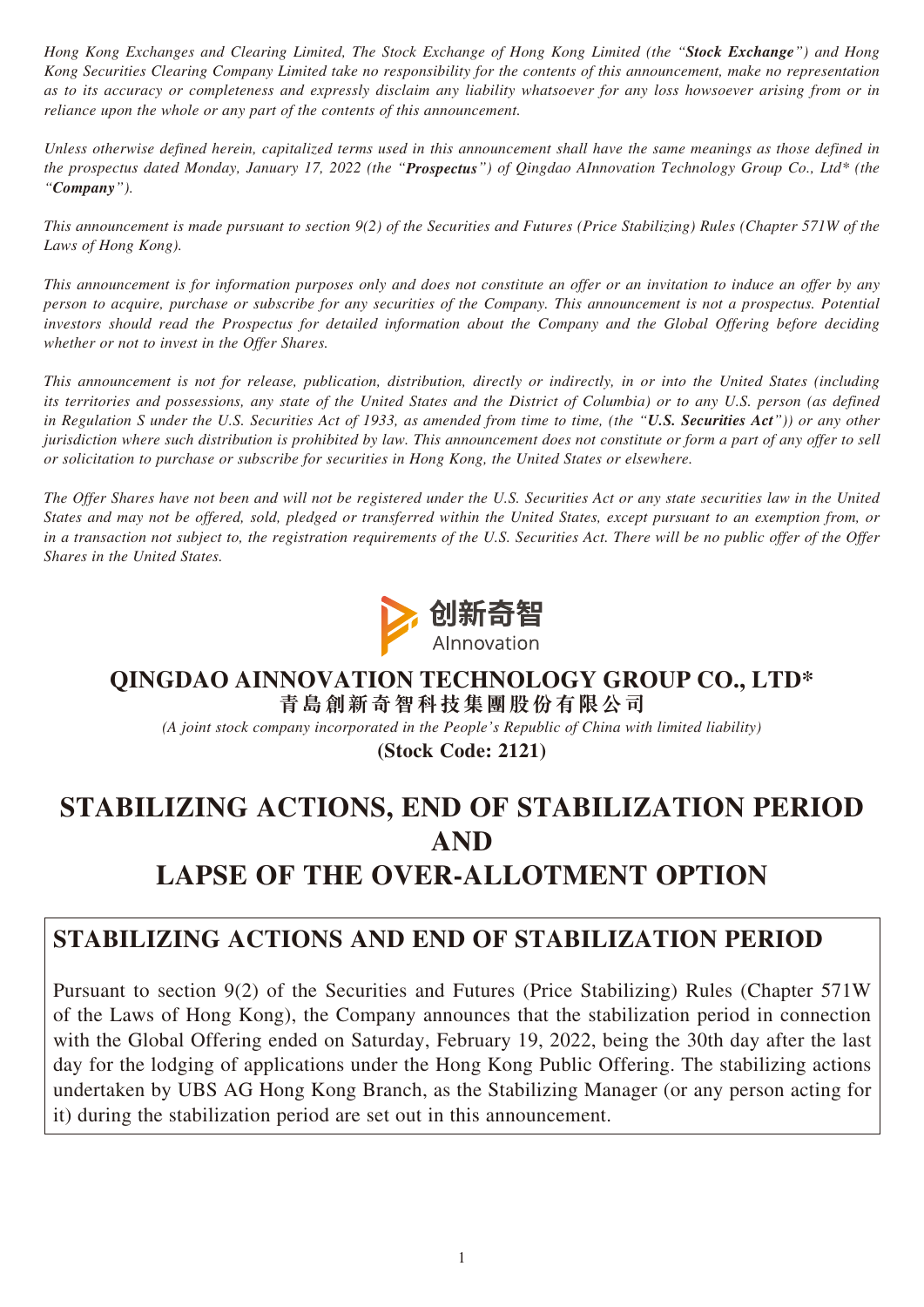# **LAPSE OF THE OVER-ALLOTMENT OPTION**

The Joint Global Coordinators (for themselves and on behalf of the International Underwriters) did not exercise the Over-allotment Option during the stabilization period and the Over-allotment Option lapsed on Saturday, February 19, 2022.

# **STABILIZING ACTIONS AND END OF STABILIZATION PERIOD**

Pursuant to section 9(2) of the Securities and Futures (Price Stabilizing) Rules (Chapter 571W of the Laws of Hong Kong), the Company announces that the stabilization period in connection with the Global Offering ended on Saturday, February 19, 2022, being the 30th day after the last day for the lodging of applications under the Hong Kong Public Offering. The stabilizing actions undertaken by UBS AG Hong Kong Branch, as the Stabilizing Manager (or any person acting for it) during the stabilization period were:

- (1) the over-allocations of an aggregate of 6,711,600 Offer Shares in the International Offering, representing approximately 15% of the total number of the Offer Shares initially available under the Global Offering before any exercise of the Over-allotment Option; and
- (2) the successive purchases of an aggregate of 6,711,600 Shares in the price range of HK\$16.40 to HK\$26.30 per H Share (exclusive of brokerage of 1%, SFC transaction levy of 0.0027%, Stock Exchange trading fee of 0.005% and FRC transaction levy of 0.00015%) on the market during the stabilization period, representing approximately 15% of the Offer Shares initially offered under the Global Offering before any exercise of the Over-allotment Option, to be delivered to certain cornerstone investors who have agreed to a delayed delivery of H Shares subscribed by them under the relevant cornerstone investment agreements they entered into. The last purchase made by the Stabilizing Manager (or any person acting for it) on the market during the stabilization period was on Monday, February 7, 2022 at the price of HK\$18.32 per H Share (exclusive of brokerage of 1%, SFC transaction levy of 0.0027%, Stock Exchange trading fee of 0.005% and FRC transaction levy of 0.00015%).

### **LAPSE OF THE OVER-ALLOTMENT OPTION**

The Joint Global Coordinators (for themselves and on behalf of the International Underwriters) did not exercise the Over-allotment Option during the stabilization period, and the Over-allotment Option lapsed on Saturday, February 19, 2022. Accordingly, no H Shares were or will be issued under the Over-allotment Option.